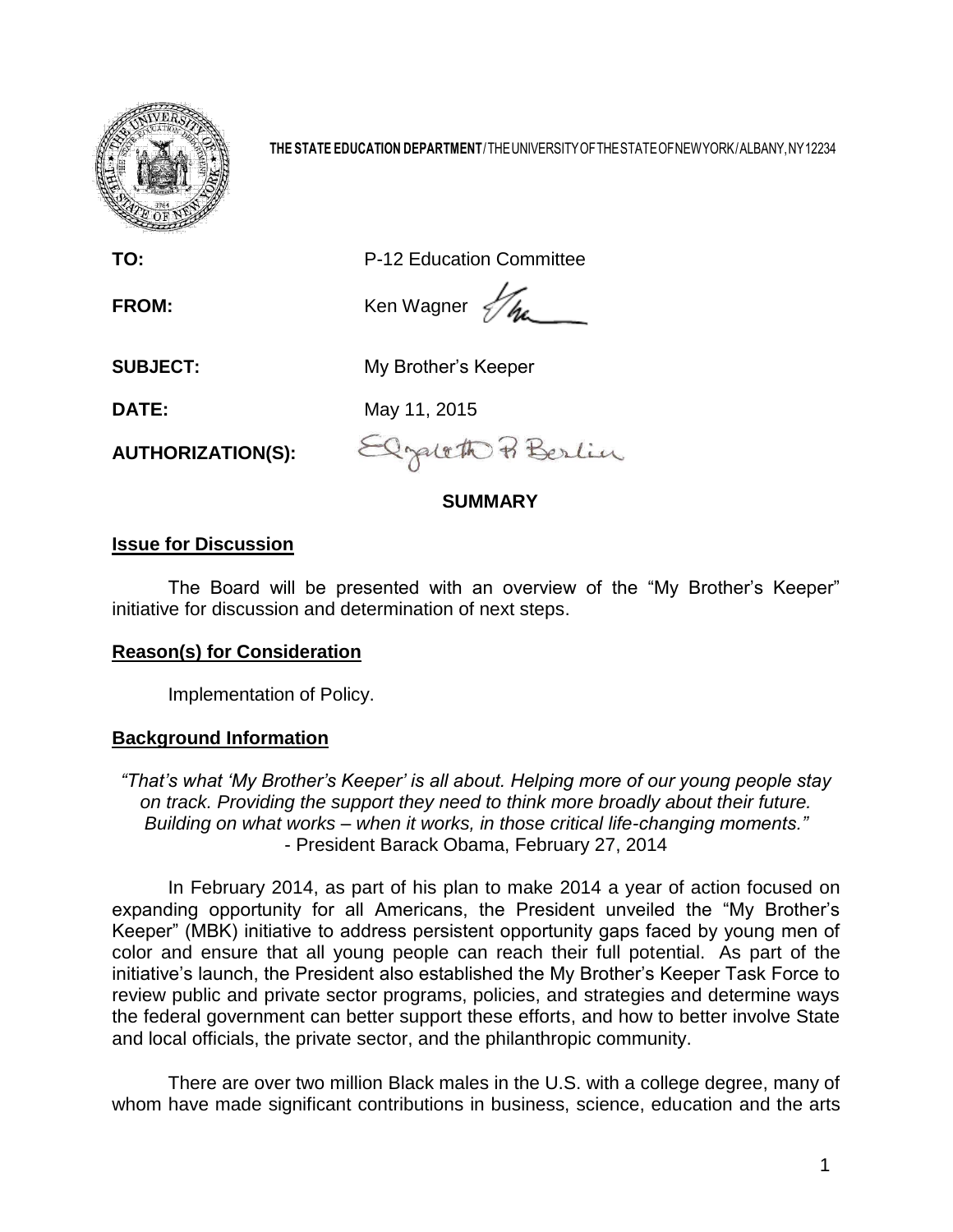(Schott Report, 2015). Yet in the face of these contributions, there still remain systemic challenges that create outcomes far below those we should desire for any person.

Today, too many Black and Latino males do not reach their full potential in our schools. A number of reports and studies, including the Council of the Great City Schools' report—A *Call for Change: The Social and Educational Factors Contributing to the Outcomes of Black Males in Urban Schools*—indicate that too often our schools have not served these students well. There is now broad consensus that the nation's public schools need to vastly improve the quality of education these students need in order to succeed in college and careers.

Black and Latino students have and continue to experience a pattern of inequality in our nation's schools. According to data from the Department of Education's Office of Civil Rights, Black and Latino students are suspended and expelled at much higher rates than White students and attend schools with less-experienced teachers. Many also attend schools that do not offer advanced math and science courses.

Young males in particular are at a disadvantage. Black and Latino males are less likely to graduate from high school than White males, but also less likely than Black or Latino females. And in elementary school, they already fall far behind their White counterparts in reading skills: According to the [National Assessment of Educational](http://topics.nytimes.com/top/reference/timestopics/subjects/n/national_assessment_of_educational_progress/index.html?inline=nyt-classifier)  [Progress,](http://topics.nytimes.com/top/reference/timestopics/subjects/n/national_assessment_of_educational_progress/index.html?inline=nyt-classifier) only 14 percent of Black males and 18 percent of Latino males scored proficient or above on the fourth-grade reading tests in 2013, compared with 42 percent of White males and 21 percent of both Black and Latino females.

In September 2014, President Obama issued a challenge to cities, towns, counties and tribes across the country to become "MBK Communities." This challenge represents a call to action for all members of our communities, and mayors in particular, as they often sit at the intersection of many of the vital forces and structural components needed to enact sustainable change through policy, programs, and partnerships.

The MBK Community Challenge encourages communities (cities, rural municipalities, and tribal nations) to implement a coherent cradle-to-college-and-career strategy for improving the life outcomes of all young people to ensure that they can reach their full potential, regardless of who they are, where they come from, or the circumstances into which they are born.

My Brother's Keeper is focused on six milestones:

- **Getting a Healthy Start and Entering School Ready to Learn** All children should have a healthy start and enter school ready – cognitively, physically, socially and emotionally.
- **Reading at Grade Level by Third Grade** All children should be reading at grade level by age 8 – the age at which reading to learn becomes essential.
- **Graduating from High School Ready for College and Career** Every American child should have the option to attend postsecondary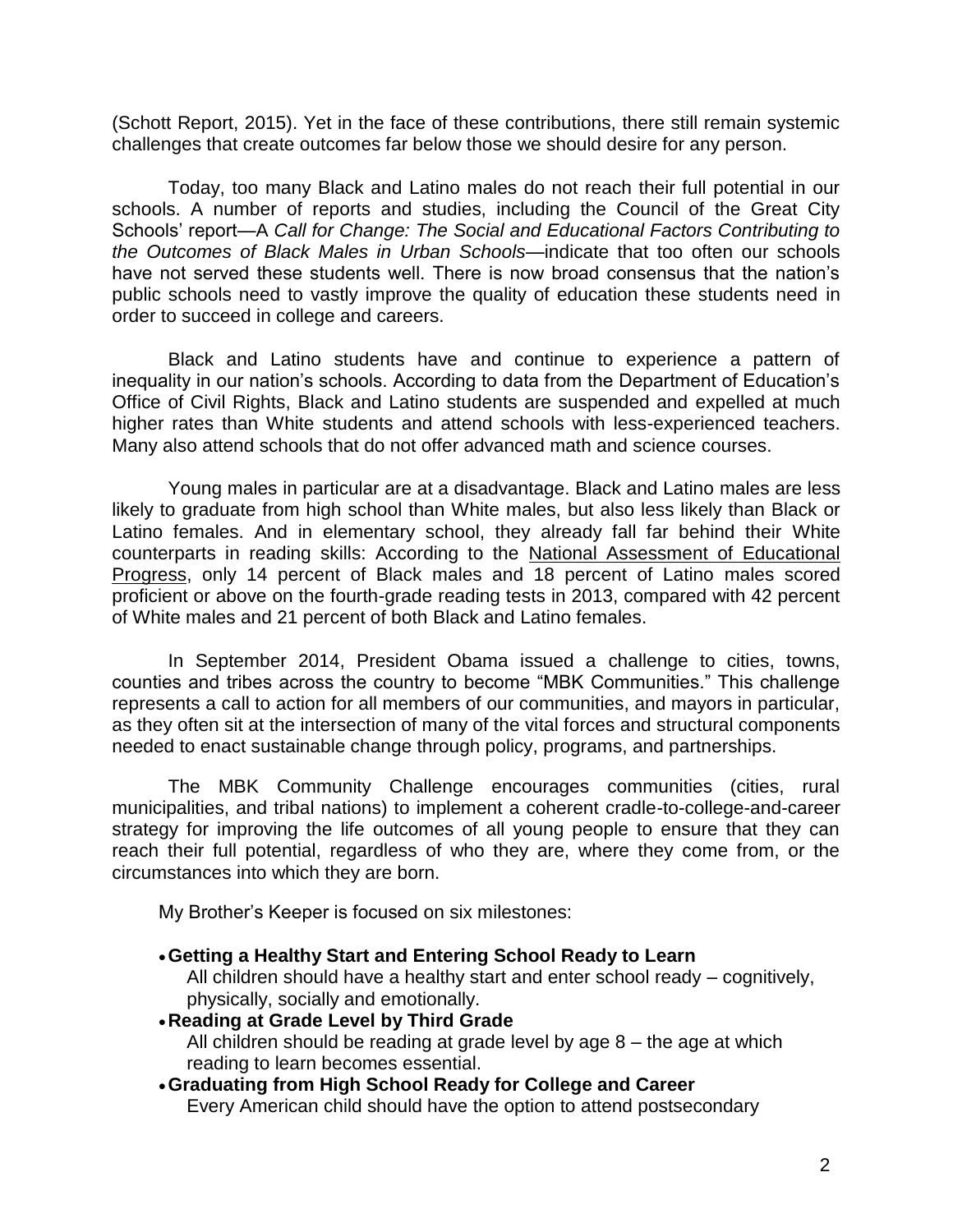education and receive the education and training needed for quality jobs of today and tomorrow.

#### **Completing postsecondary education or training**

Tuition dollars spent on postsecondary education must result in successful program completion and the creation of life-long opportunity.

### **Successfully Entering the Workforce**

Anyone who wants a job should be able to get a job that allows them to support themselves and their families.

# **Keeping Kids on Track and Giving Them Second Chances**

All children should be safe from violent crime; and individuals who are confined should receive the education, training and treatment they need for a second chance.

The My Brother's Keeper initiative will also address the needs of Asian-American and Native American males.

These milestones are consistent with the priorities of the New York State education reform agenda.

#### **Recommendation**

It is recommended that the Department establish a workgroup to articulate the alignment between MBK and the New York State reform agenda and report back to the Board this summer with recommendations.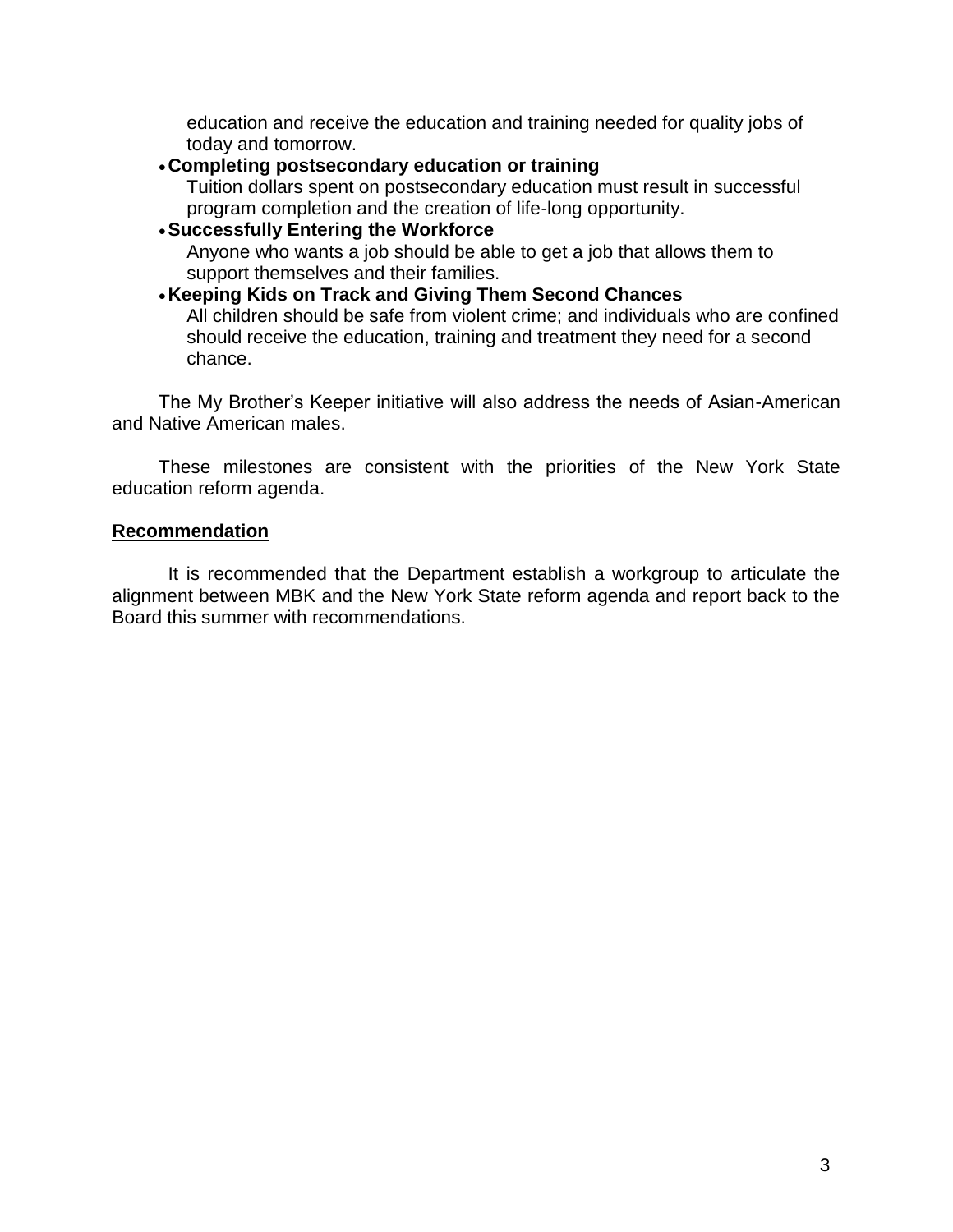# **Attachment**

Currently, 60 of the nation's largest school districts have joined the MBK initiative to improve the educational futures of young Black and Latino boys, beginning in preschool and extending through high school graduation.

The school districts, which represent about 40 percent of all Black and Latino boys living below the poverty line, have committed to expand quality preschool access; track data on Black and Latino boys so educators can intervene as soon as signs of struggle emerge; increase the number of boys of color who take gifted, honors or Advanced Placement courses and exams; work to reduce the number of minority boys who are suspended or expelled; and increase graduation rates among Black and Latino boys.

Council of Great City School District – Member Districts

- Albuquerque Public [Schools](http://ww2.aps.edu/)
- [Anchorage School District](http://www.asdk12.org/)
- [Atlanta Public Schools](http://www.atlanta.k12.ga.us/)
- [Austin Independent School](http://www.austinisd.org/)  [District](http://www.austinisd.org/)
- Baltimore City Public **[Schools](http://www.bcps.k12.md.us/)**
- [Birmingham City Schools](http://www.bhamcityschools.org/)
- [Boston Public Schools](http://bostonpublicschools.org/)
- [Bridgeport Public Schools](http://www.bridgeportedu.com/)
- Broward County Public **[Schools](http://browardschools.com/)**
- Buffalo [Public Schools](http://www.buffaloschools.org/)
- Charleston County School **[District](http://www.ccsdschools.com/)**
- Charlotte-Mecklenburg [Schools](http://www.cms.k12.nc.us/)
- [Chicago Public Schools](http://www.cps.edu/Pages/home.aspx)
- [Cincinnati Public Schools](http://www.cps-k12.org/)
- [Clark County School District](http://www.ccsd.net/)
- [Cleveland Metropolitan](http://www.clevelandmetroschools.org/)  [School District](http://www.clevelandmetroschools.org/)
- [Columbus City Schools](http://www.columbus.k12.oh.us/)
- Dallas Independent School **[District](http://www.dallasisd.org/)**
- [Dayton Public Schools](http://www.dps.k12.oh.us/)
- [Denver Public Schools](http://www.denver.k12.co.us/)
- [Des Moines Public Schools](http://www.dmschools.org/)
- Jefferson County Public [Schools](http://www.jefferson.k12.ky.us/)
- [Kansas City Public Schools](http://www.kcmsd.net/)
- Long Beach Unified School **[District](http://www.lbusd.k12.ca.us/)**
- [Los Angeles Unified School](http://www.lausd.k12.ca.us/)  **[District](http://www.lausd.k12.ca.us/)**
- [Metropolitan Nashville](http://www.mnps.org/)  [Public Schools](http://www.mnps.org/)
- Miami-Dade County Public [Schools](http://www.dadeschools.net/)
- [Milwaukee Public Schools](http://mpsportal.milwaukee.k12.wi.us/)
- [Minneapolis Public Schools](http://www.mpls.k12.mn.us/)
- New Orleans Public **[Schools](http://nops.k12.la.us/)**
- New York City Department [of Education](http://www.nycenet.edu/)
- [Newark Public Schools](http://www.nps.k12.nj.us/)
- [Norfolk Public Schools](http://www.nps.k12.va.us/)
- [Oakland Unified School](http://www.ousd.k12.ca.us/)  [District](http://www.ousd.k12.ca.us/)
- [Oklahoma City Public](http://www.okcps.org/)  **[Schools](http://www.okcps.org/)**
- [Omaha Public Schools](http://www.ops.org/district)
- [Orange County Public](http://www.ocps.k12.fl.us/)  **[Schools](http://www.ocps.k12.fl.us/)**
- The School District of Palm [Beach County](http://www.palmbeachschools.org/)
- The School District of